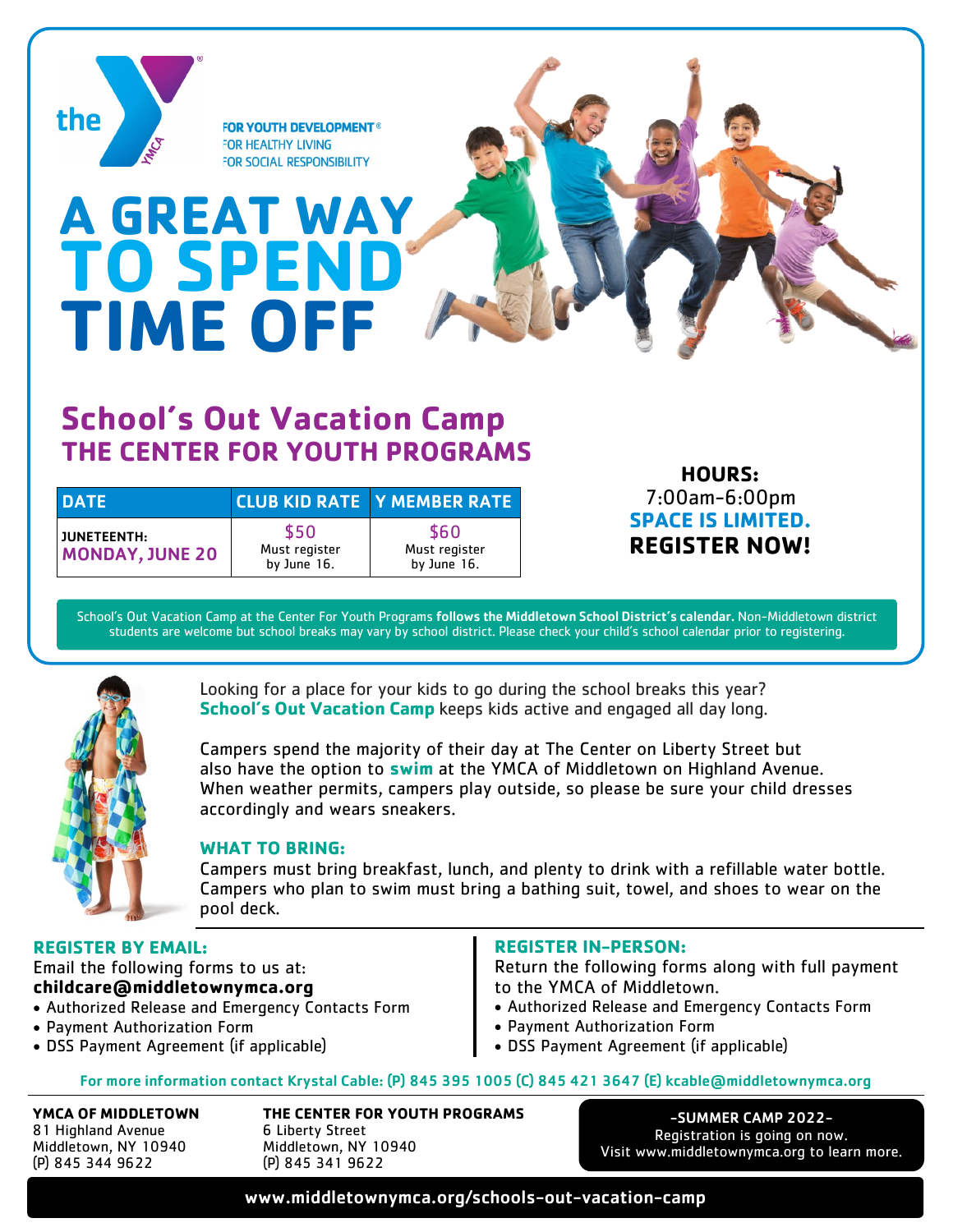# Authorized Release and Emergency Contacts

| I will be dropping my child off at _______________am. I will be picking my child up at _____________pm.                                                                                                                                                                                                                                                                                                                                                                                                                                                                                                   |  |  |  |  |  |  |
|-----------------------------------------------------------------------------------------------------------------------------------------------------------------------------------------------------------------------------------------------------------------------------------------------------------------------------------------------------------------------------------------------------------------------------------------------------------------------------------------------------------------------------------------------------------------------------------------------------------|--|--|--|--|--|--|
| Dates Attending: Mon, June 20                                                                                                                                                                                                                                                                                                                                                                                                                                                                                                                                                                             |  |  |  |  |  |  |
| <b>SWIMMING:</b><br>My child will participate in swimming and I give consent for the YMCA to transport my child to<br>the YMCA of Middletown's pool located at 81 Highland Avenue on the dates selected above.<br>$\Box$ My child will not participate in swimming.<br>Our policy is to not release your child to any person you do not specify, including other family members.<br>Please list all individuals that you authorize to pick up your child. These individuals will be contacted if<br>there is an emergency. Please indicate yourself on the list. Any one picking up will be asked for ID. |  |  |  |  |  |  |
|                                                                                                                                                                                                                                                                                                                                                                                                                                                                                                                                                                                                           |  |  |  |  |  |  |
|                                                                                                                                                                                                                                                                                                                                                                                                                                                                                                                                                                                                           |  |  |  |  |  |  |
|                                                                                                                                                                                                                                                                                                                                                                                                                                                                                                                                                                                                           |  |  |  |  |  |  |
|                                                                                                                                                                                                                                                                                                                                                                                                                                                                                                                                                                                                           |  |  |  |  |  |  |
|                                                                                                                                                                                                                                                                                                                                                                                                                                                                                                                                                                                                           |  |  |  |  |  |  |
|                                                                                                                                                                                                                                                                                                                                                                                                                                                                                                                                                                                                           |  |  |  |  |  |  |
| Does your child have any physical limitations? $\Box$ Yes / $\Box$ No                                                                                                                                                                                                                                                                                                                                                                                                                                                                                                                                     |  |  |  |  |  |  |
|                                                                                                                                                                                                                                                                                                                                                                                                                                                                                                                                                                                                           |  |  |  |  |  |  |
| Does your child have any allergies? $\Box$ Yes / $\Box$ No                                                                                                                                                                                                                                                                                                                                                                                                                                                                                                                                                |  |  |  |  |  |  |
|                                                                                                                                                                                                                                                                                                                                                                                                                                                                                                                                                                                                           |  |  |  |  |  |  |
| Is your child in a special classroom setting? $\Box$ Yes / $\Box$ No                                                                                                                                                                                                                                                                                                                                                                                                                                                                                                                                      |  |  |  |  |  |  |
|                                                                                                                                                                                                                                                                                                                                                                                                                                                                                                                                                                                                           |  |  |  |  |  |  |
| Is your child currently under care for any emotional, physical, or socialization problems? $\Box$ Yes / $\Box$ No                                                                                                                                                                                                                                                                                                                                                                                                                                                                                         |  |  |  |  |  |  |
|                                                                                                                                                                                                                                                                                                                                                                                                                                                                                                                                                                                                           |  |  |  |  |  |  |
| Is your child is currently taking medication? $\Box$ Yes / $\Box$ No                                                                                                                                                                                                                                                                                                                                                                                                                                                                                                                                      |  |  |  |  |  |  |
|                                                                                                                                                                                                                                                                                                                                                                                                                                                                                                                                                                                                           |  |  |  |  |  |  |
| Does your child wear glasses or contacts? $\Box$ Yes / $\Box$ No                                                                                                                                                                                                                                                                                                                                                                                                                                                                                                                                          |  |  |  |  |  |  |
|                                                                                                                                                                                                                                                                                                                                                                                                                                                                                                                                                                                                           |  |  |  |  |  |  |
| Parent's/Guardian's Signature:                                                                                                                                                                                                                                                                                                                                                                                                                                                                                                                                                                            |  |  |  |  |  |  |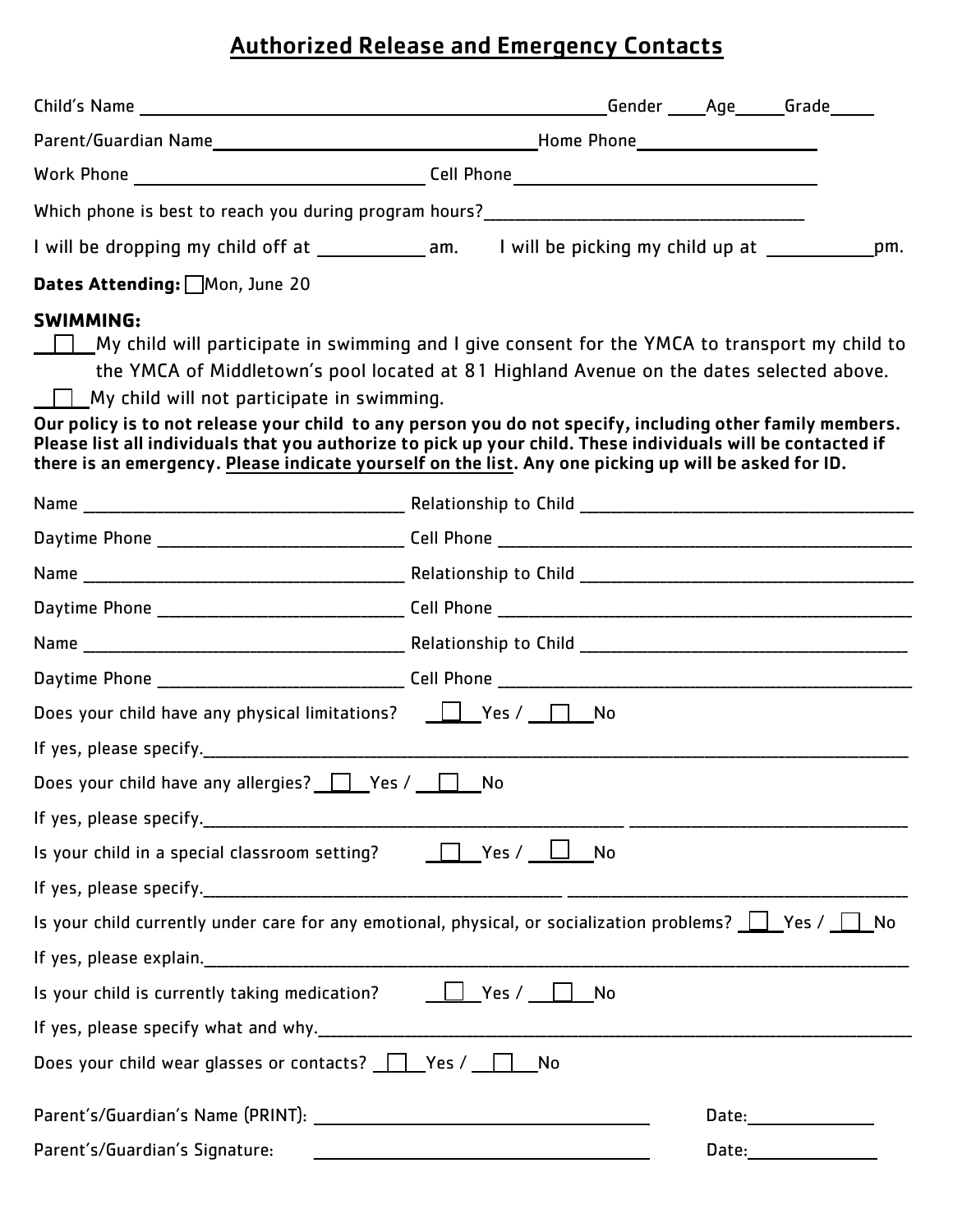

## BILLING INFORMATION

| <b>SELECT CARD TYPE:</b><br>$\perp$ Visa                        | MasterCard   American Express                                     | <b>Discover</b> |
|-----------------------------------------------------------------|-------------------------------------------------------------------|-----------------|
| NAME ON CREDIT CARD                                             | <u> 1989 - Johann John Stone, mars eta biztanleria (h. 1989).</u> |                 |
|                                                                 |                                                                   |                 |
|                                                                 |                                                                   |                 |
| <b>DATES CHILD IS ATTENDING:</b><br>Juneteenth:<br>Mon, June 20 |                                                                   |                 |

## TOTAL PAYMENT AMOUNT: CLUB KID MEMBER RATE: \$50 YMCA MEMBER RATE: \$60

I hereby enroll my child in the YMCA Vacation Camp program. In signing this application, I certify that my child is healthy and is free of problems that could affect his/her ability to participate. I hereby grant the YMCA and their representatives full authority to take whatever actions they deem necessary regarding my child's health and safety. I fully release the YMCA from any liability in connection therewith. I understand that I am responsible for the cost of any and all medical expenses incurred during program time and that my medical insurance is primary. I understand that my child must comply with all rules and standards of the program. I agree that the YMCA has the right to enforce appropriate standards and that the YMCA may terminate my child's participation if these standards are not maintained. I further give my consent for my child to be photographed or videotaped, and do hereby release those images to be used by the YMCA in print or other media. I also give the YMCA permission to transport my child when necessary (where applicable). I hereby authorize the YMCA of Middletown to charge my credit card for the amount specified above for the School's Out Vacation Camp program. If payment is returned, I give permission for the YMCA to automatically redraft the payment on the next business day. A \$25.00 fee will be charged for any returned payments due to insufficient funds. At no time can this fee be waived.

## I understand that all registrations are nonrefundable and nontransferable.

|                                            | Parent's/Guardian's Signature: Note that the set of the set of the set of the set of the set of the set of the | Date: _________ |  |  |
|--------------------------------------------|----------------------------------------------------------------------------------------------------------------|-----------------|--|--|
| Child's Name:                              |                                                                                                                | Date:           |  |  |
|                                            |                                                                                                                | Date:           |  |  |
| YMCA OF MIDDLETOWN                         | <b>SOUTH ORANGE FAMILY YMCA</b>                                                                                |                 |  |  |
| 81 Highland Avenue<br>Middletown, NY 10940 | 45 Gilbert Street Extension<br>Monroe, NY 10950                                                                |                 |  |  |
| (P) 845 344 9622                           | (P) 845 782 9622                                                                                               |                 |  |  |
| www.middletownymca.org                     |                                                                                                                |                 |  |  |